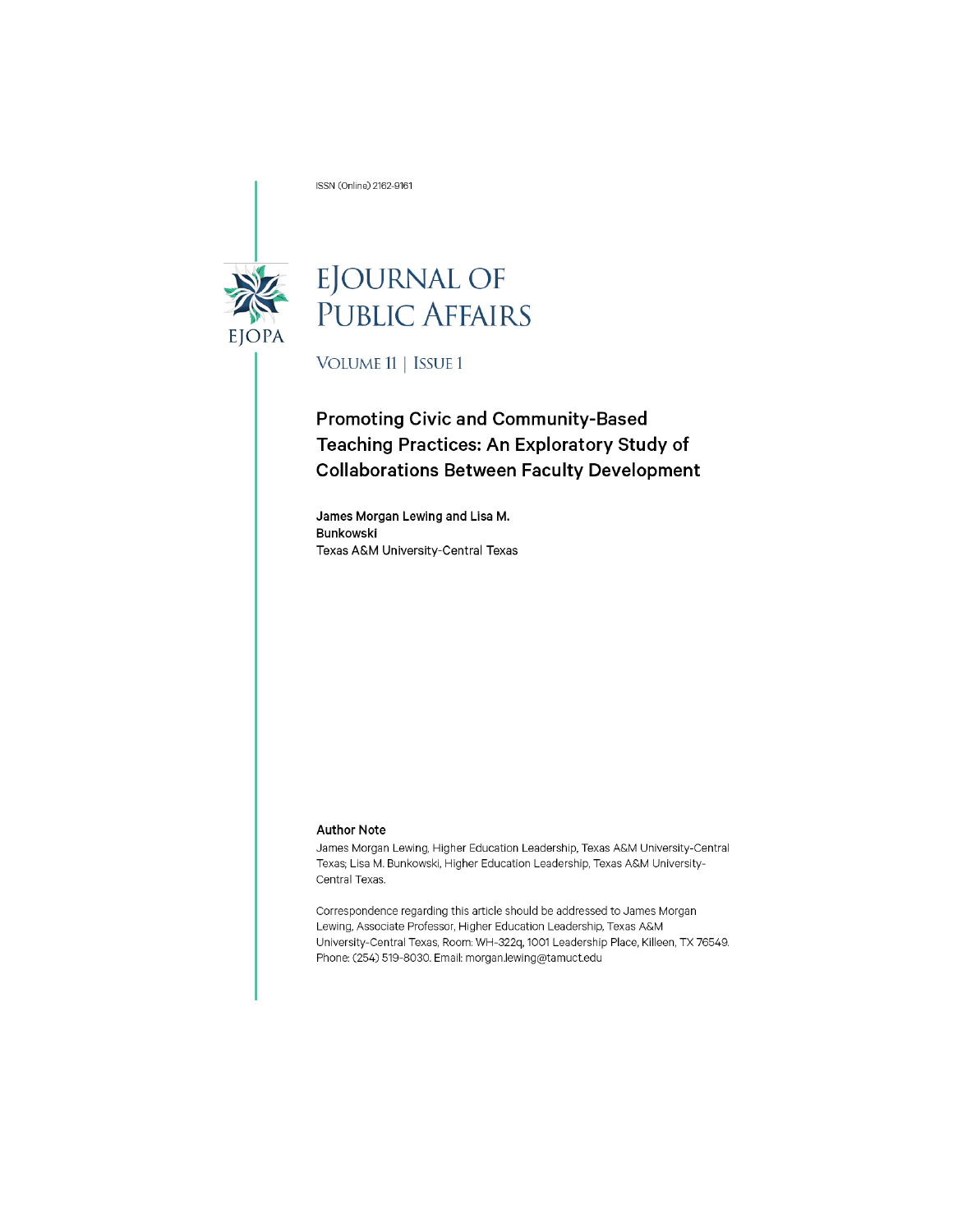## **Abstract**

The study discussed in this article explored collaborative efforts between faculty development centers and civic and community engagement centers related to the promotion of civic and community-based teaching practices. The authors surveyed chief academic officers of public institutions supportive of civic and community engagement and found initial evidence that such collaborations do exist and can be effective. However, the partnerships may often be episodic and informal. The authors also discuss implications for practice and future research.

*Keywords*: faculty, community engagement, institutionalization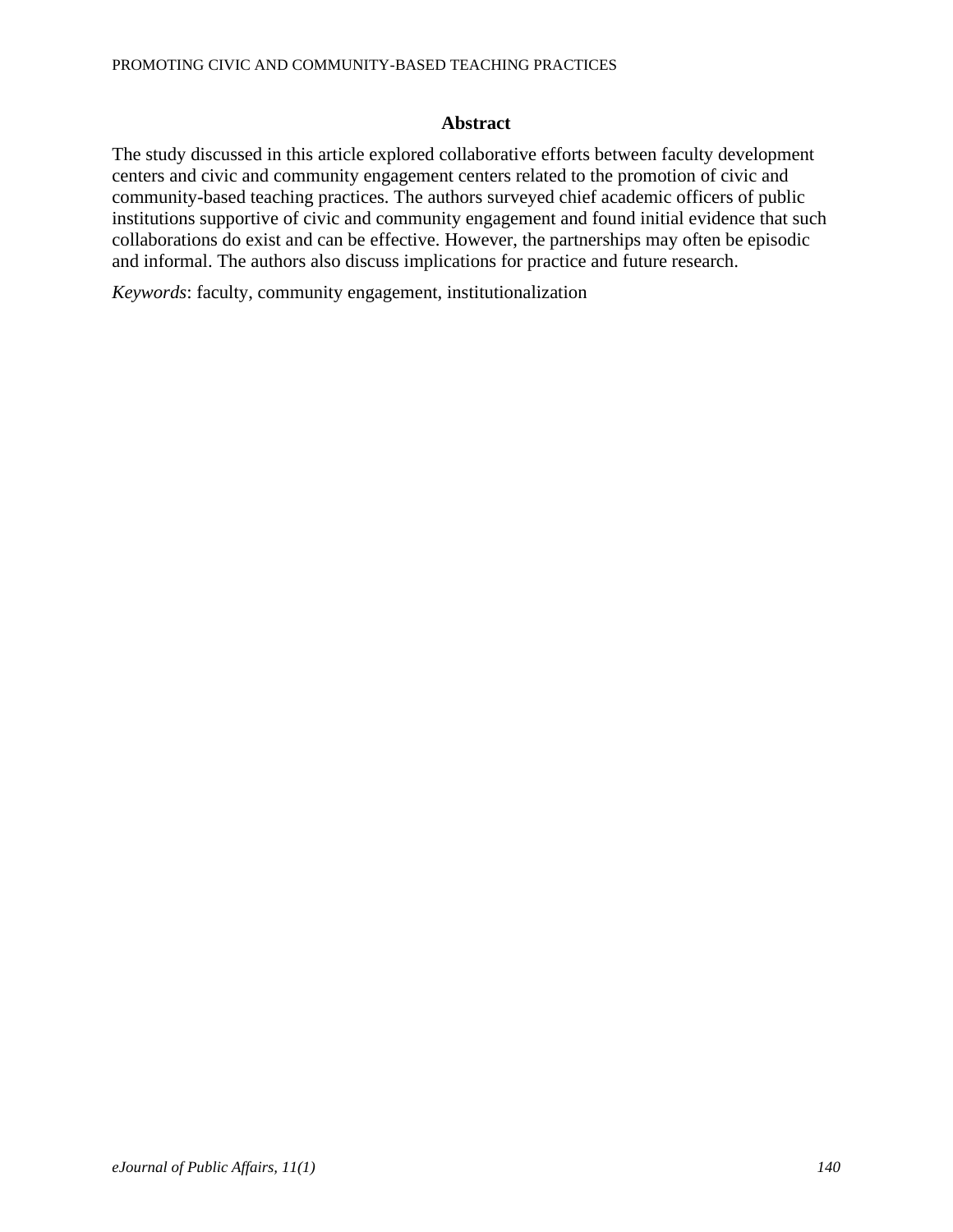A key recommendation of the National Task Force on Civic Learning and Democratic Engagement (2012) outlined in *A Crucible Moment* nearly a decade ago centers on sustainably integrating civic learning into the academic curriculum of colleges and universities. Though there is mounting evidence of progress around this integration at various institutions (American Association of Colleges and Universities, 2016; Campus Compact, 2014), there are grounds for doubt when considering whether democratic engagement and civic learning have moved from peripheral to pervasive across the broader landscape of higher education (Barnhardt, 2015). Despite the commitment of individual faculty members and supportive administrators, civic learning and democratic engagement are too often neither institutionalized nor sustainable. Consequently, activities associated with civic learning may become episodic and marginalized.

Faculty adoption on an individual level is imperative to the success of almost any higher education initiative (Kezar, 2013), including the integration of civic engagement within the academic curriculum (Cole et al., 2016). However, individuals are less likely to adopt an action they do not understand (Johnson-Laird, 2004; Kezar, 2013) and do not perceive as valued and rewarded by an organization (Kurtessis et al., 2017). Institutional environments best equipped to encourage faculty adoption clearly communicate the benefits of engagement while also removing common obstacles to participation, namely a lack of training in teaching political engagement and individual perceptions that institutional reward systems do not value civic engagement beyond the category of service (Bloomgarden & O'Meara, 2007; Bringle et al., 2006).

Many institutions have thus developed stand-alone workshops and dedicated centers for civic engagement to provide both professional development for faculty members and indicators of institutional support (Surak et al., 2017). A professional development-centered approach led by offices associated with civic engagement appears promising in encouraging both the frequency and effectiveness of faculty engagement in civically based teaching strategies. A similar approach has been utilized by centers for faculty development (e.g., centers for faculty excellence, centers for teaching and learning) in introducing and training faculty members during the rapid expansion of online and technology-enhanced learning (Lieberman, 2018). As centers for teaching and learning now transition toward the broader goal of enhancing student experiences and success through faculty innovation (Kelley et al., 2017), faculty development professionals are potential partners in efforts to promote faculty involvement in civic learning and democratic engagement.

Faculty development centers are often highly visible administrative units with broad areas of focus related to quality instruction (Kelley et al., 2017). In contrast to centers for civic engagement, which may potentially present an unfamiliar niche focus to many faculty members, the emphasis of faculty development centers provides a unique catalyst for promoting civic learning and democratic engagement as an example of innovative and effective teaching. Changing the understanding of civic learning and democratic engagement from the category of service to teaching excellence (Cress, 2012; Rowe et al., 2015; Simonet, 2008) in the minds of faculty members, especially those hesitant to adopt, is key to widespread integration of civic learning into the curriculum. Faculty development centers offer a visible platform for this effort.

Therefore, the purpose of this study was to examine potential collaborations between community engagement structures and faculty development structures on campuses supportive of civic and community engagement. There is currently scarce literature discussing such an organizational effort, and this project comprises an initial exploration as part of an initiative supported by a national organization committed to facilitating civic and community engagement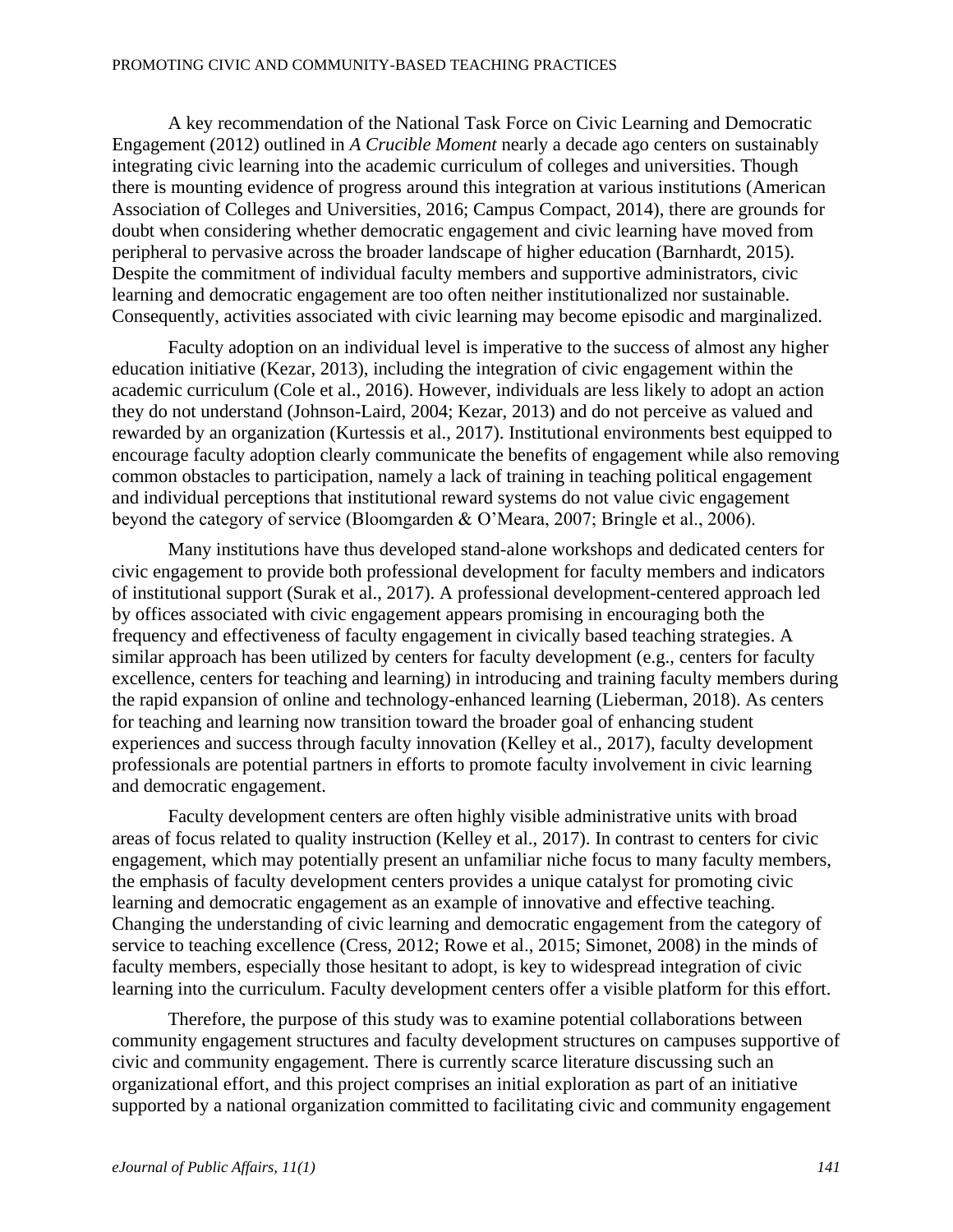in higher education. The aim of the study was to appropriately frame and further promote investigations into potential collaborative practices Findings and subsequent research could support the integration of civically based teaching practices into the scope of faculty development centers and, in turn, enhance the perception of civic and community engagement as exemplary teaching.

## **Theoretical Framework**

Institutions provide indicators of importance to employees (i.e., faculty and staff) through processes, hierarchical structures, and various incentives to implement organizational initiatives (Birnbaum, 1988; Kezar, 2013). However, as stated previously, organizational change efforts that are inadequately understood and conceptualized by all parties are less likely to succeed. Therefore, two primary theoretical frameworks scaffolded this study: organizational support theory and signaling theory.

Organizational support theory (OST) holds that the relationship between an employee and the organization is based on reciprocity of value perception (Eisenberger et al., 1986; Eisenberger & Stinglhamber, 2011; Kurtessis et al., 2017; Shore & Shore, 1995). According to OST, employees are more likely to engage in practices they perceive as important to the organization when they also perceive that the organization supports their individual needs and values their professional contributions. Faculty members elect to adopt civic and community engagement due to a variety of individual factors, such as teaching goals (O'Meara & Niehaus, 2009; Parkins, 2008) and individual affinities to community engagement in general (Jaeger & Thornton, 2006; Lewing & York, 2017). However, the organizational value placed on civically based teaching practices, or simply the perception, serves as the limiting factor for engagement and can supersede individual motivations and deter participation (Colbeck & Weaver, 2008; Colbeck & Wharton-Michael, 2006; Jaeger & Thornton, 2006; O'Meara, 2003, 2013). Clearly framing and adequately recognizing civic and community-based teaching within the framework of teaching excellence can provide evident institutional support for faculty engagement.

Signaling theory centers on overcoming asymmetries of knowledge between constituencies via observable signals (Spence, 1973, 2002). For example, as Connelly et al. (2011) noted, organizations can demonstrate a commitment to diversity by ensuring a heterogenous board (Miller & Triana, 2009) or economic potential of their firms to prospective investors through financial statements (Zhang & Wiersema, 2009). Similarly, colleges and universities often demonstrate a commitment to civic and community engagement through the creation of professional development programs to support faculty understanding of appropriate implementation strategies (Chism et al., 2013; Lewing, 2020). Such programs may be administered by various organizational structures (e.g., center for service-learning), but intentionally incorporating the support of a larger faculty development structure (e.g., center for teaching excellence) could provide not only a source of professional development, but also a clear institutional signal of civic and community engagement as teaching excellence.

## **Methodology**

#### **Study Overview**

This exploratory study utilized a mixed-methods, cross-sectional survey design to examine the presence of collaborations between civic and community engagement structures and faculty development centers at public institutions. The project was developed as part of an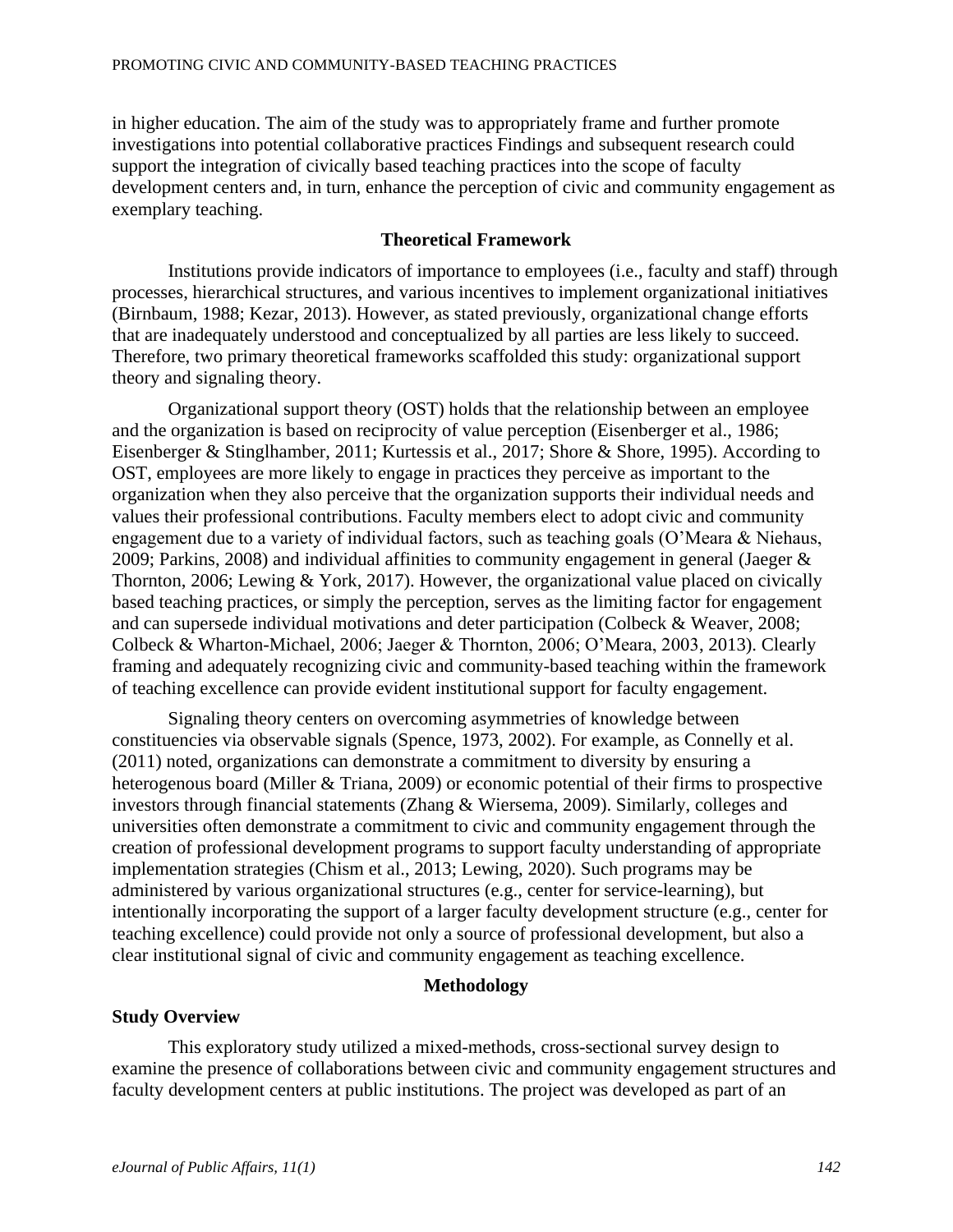initiative to expand faculty development opportunities within the American Association of State Colleges and Universities' American Democracy Project, and the survey was distributed to chief academic officers of member institutions. The instrument was developed in partnership with the association's leadership group and was piloted by a group of five nationally recognized scholars in the field.

## **Participants**

The study utilized purposeful sampling, and chief academic officers of public institutions who were members of the American Democracy Project were invited to participate. Of the 293 invitations sent, seven did not have publicly accessible email addresses for the chief academic officer, and six were returned as undeliverable.

Fourteen participants fully completed the survey, and respondents represented a diverse range of enrollments and institutional classifications. Three participants reported that their respective institution's combined undergraduate and graduate enrollments was less than 5,000, five reported enrollments of between 5,000 and 10,000, one between 10,000 and 20,000, two between 20,000 and 30,000, and one greater than 40,000. Regarding institutional classifications, one administrator identified their institution as Doctoral-R1, two as Doctoral R-2, two as Doctoral-Doctoral/Professional, three as Masters-M1, one as Masters-M2, two as Masters-M3, and one as a Baccalaureate institution. Three institutions were identified as Minority Serving Institutions (Hispanic Serving Institution, Historically Black College or University, Tribal College or University, and Asian American and Pacific Islander Serving Institution). Two administrators self-identified their institution as a Hispanic Serving Institutions, and one identified as a Historically Black College or University. Seven participants indicated that their institutions had been awarded the Carnegie Foundation's Elective Community Engagement Classification during the 2015 and/or 2020 review cycle.

## **Data Collection and Analysis**

Data were collected via a confidential web-based survey using a secure online survey platform. Institutional Review Board approval was granted prior to starting the research, and participants gave informed consent prior to accessing the survey. The survey instrument was constructed within the Qualtrics survey platform and reviewed by a group of five nationally recognized scholars and the administrators of a national organization with a mission to support the civic and community engagement of higher education. The survey questions used for this project centered on (1) the presence and function of a faculty development center, (2) the presence and function of a civic and community engagement center, (3) any collaborations between the two units, and (4) institutional information. (The Appendix includes the survey questions.) The survey invitation and link were initially shared three times via the collaborating organization's regular newsletter. The invitation was then sent directly to the email address of the chief academic officer posted on the respective institutional website.

## **Limitations**

The study's primary limitation was the low response rate. Aside from general commonality of an individual's decision not to participate in surveys, the researchers speculated that a contributing factor could have been administrators opting out if their institution did not house either a coordinating structure for faculty development or civic and community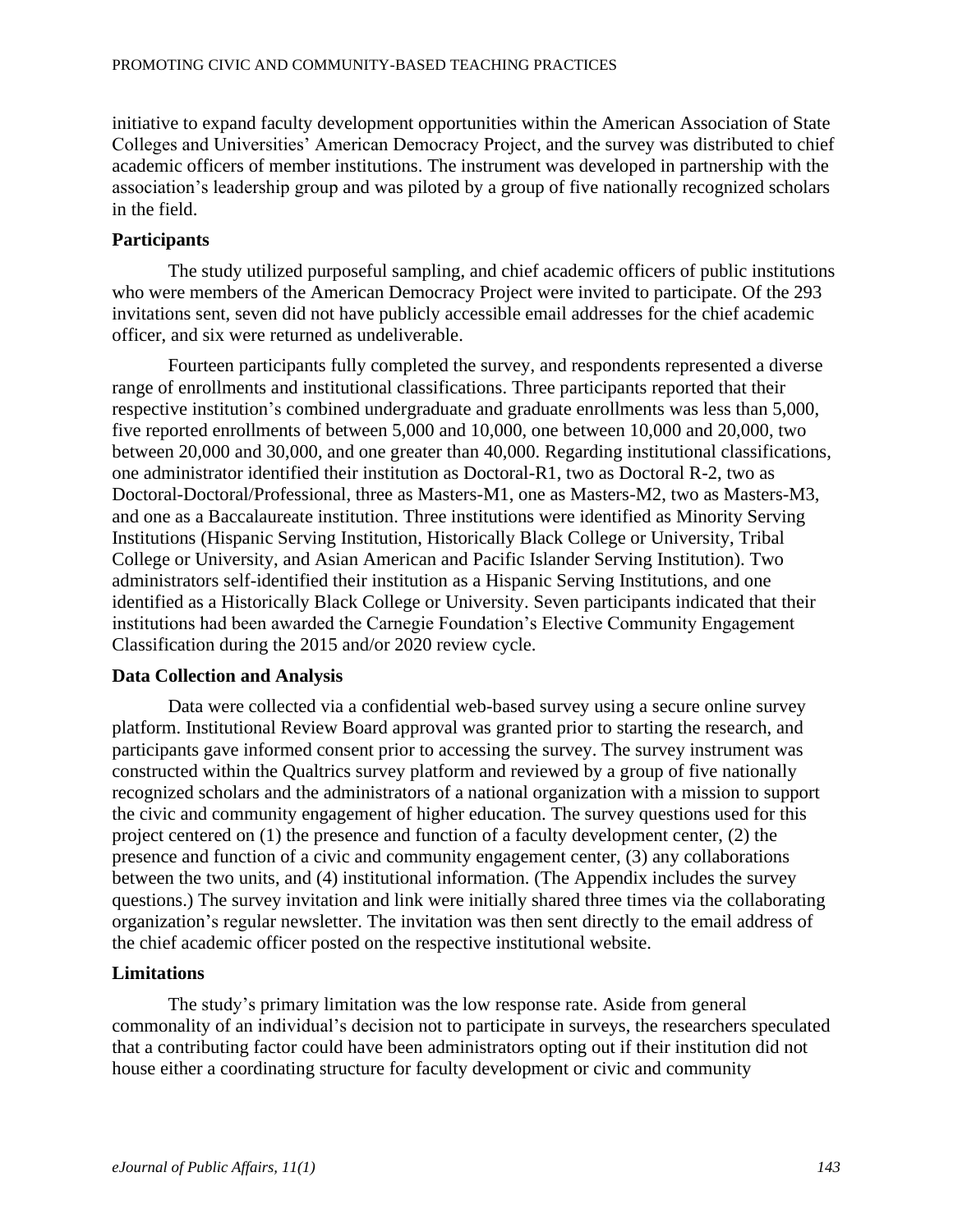engagement. Regardless, inferential statistics were not utilized in this exploratory study since the sample size would not have provided adequate statistical power.

#### **Results**

The overall completion rate for this survey was quite low, as was the total participant number. As a result, the data are not representative and cannot be used to draw any correlational inferences (Sivo et al., 2006). However, we did collect a set of 14 responses from a range of institutional types which provide insights into the presence of collaborations between civic and community engagement structures and faculty development structures at a variety of public institutions. The quantitative portion of this study, although brief, was straightforward and established that discrete structures are in place for each unit at most responding institutions. In addition, the responses indicate collaboration between the two units or some shared faculty development function (Table 1). The qualitative responses provided a more nuanced description of the degree and nature of the collaboration, revealing more informal co-development of resources and workshops than formal partnerships, and often work of a more limited scope or episodic timeframe than ongoing initiatives. Respondent comments also emphasized the desire for continued growth and development of collaborative efforts, increased funding to support the work, and recognition of the value of engaged scholarship (Table 2).

## **Table 1**

| <b>Unit Characteristics</b>                                                  |    | N <sub>0</sub>   | <b>Unsure</b>    | <b>Total Responses</b> |
|------------------------------------------------------------------------------|----|------------------|------------------|------------------------|
|                                                                              |    | (n)              | (n)              | (n)                    |
| Teaching Excellence and Faculty Development                                  |    |                  |                  |                        |
| Discrete structure                                                           |    | $\overline{2}$   | $\overline{0}$   | 14                     |
| In place $5+$ years                                                          | 11 | $\boldsymbol{0}$ | $\boldsymbol{0}$ | 11                     |
| Promote civic and community engagement as<br>examples of teaching excellence | 8  | $\overline{2}$   | 1                | 11                     |
| Civic and Community Engagement                                               |    |                  |                  |                        |
| Discrete structure                                                           | 12 | $\mathbf{0}$     | $\boldsymbol{0}$ | 12                     |
| In place $5+$ years                                                          | 7  | 3                | 2                | 12                     |
| Provide professional development to<br>faculty members                       | 5  | 6                | 1                | 12                     |

*Selected Results of the Presence and Function of Units*

*Note.* There were 14 total responses to the survey (*n* = responses to individual questions). Due to the low response rate (5%) and low participant numbers, results are limited to total numbers rather than percentages or statistical analysis (Sivo et al., 2006).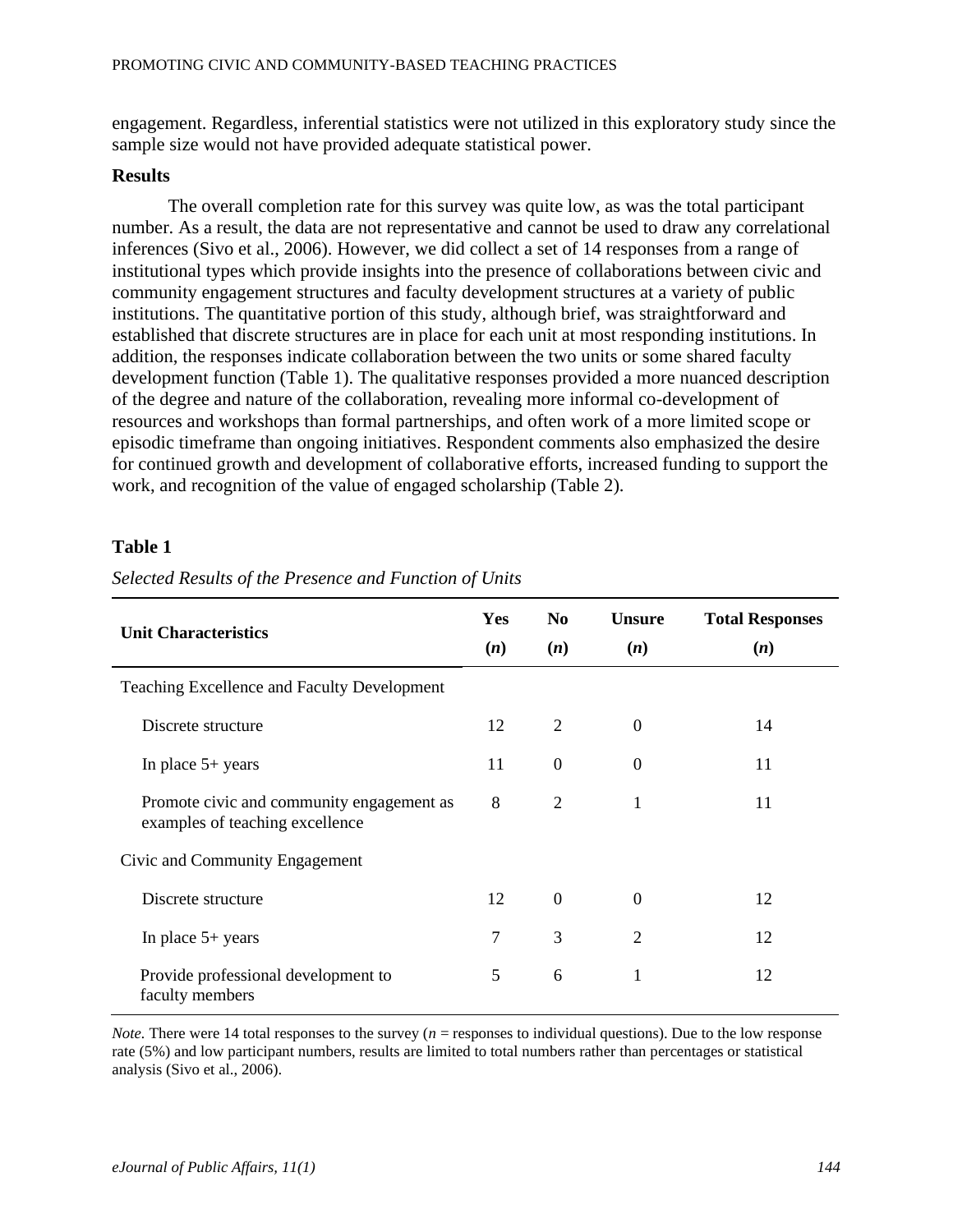## **Table 2**

| <b>Source</b>           | <b>Results</b>                                                                                                                                                                                                                                                                                                                                                |  |  |  |
|-------------------------|---------------------------------------------------------------------------------------------------------------------------------------------------------------------------------------------------------------------------------------------------------------------------------------------------------------------------------------------------------------|--|--|--|
| Quantitative<br>Summary | Respondents indicated discrete structures for teaching excellence and faculty<br>development and for civic and community engagement at most reporting<br>institutions.                                                                                                                                                                                        |  |  |  |
|                         | Respondents indicated some degree of shared focus among the units. Of 11<br>responses, eight reported that the faculty development unit promotes civic and<br>community engagement as teaching excellence. Of the 12 responses focused on<br>the civic and community engagement unit, five reported that it provides<br>professional development for faculty. |  |  |  |
| Qualitative<br>Summary  | Respondents referenced informal and formal partnerships with the other unit,<br>external partnerships (AAC&U), and institutional approaches (QEP and other<br>limited-duration initiatives) to guide collaboration.                                                                                                                                           |  |  |  |
|                         | When asked to describe collaborative efforts, respondents emphasized informal co-<br>development of resources and workshops. They also described limited timeframe<br>collaboration (e.g., election 2020) to develop curricular and co-curricular support<br>materials.                                                                                       |  |  |  |
| Representative          | "Community based learning is rooted in faculty development practices."                                                                                                                                                                                                                                                                                        |  |  |  |
| Samples                 | "We would be interested in doing more."                                                                                                                                                                                                                                                                                                                       |  |  |  |
|                         | "The Center [for Service Learning] offers a wide array of resources for faculty and<br>staff related to curriculum development, civic learning, public scholarship, etc."                                                                                                                                                                                     |  |  |  |
|                         | "We have a small campus and there is a fair amount of informal interaction, but the<br>Center for Teaching, Learning, and Assessment does not have any formal<br>connections to offices overseeing."                                                                                                                                                          |  |  |  |

*Integrated Results of the Collaboration of Units*

*Note*. We integrated quantitative data (i.e., responses to survey questions about the presence and function of centers) and qualitative data (i.e., open-text responses) to provide a more comprehensive description of the nature of the work and collaborations between the two units.

Three of the open-text questions provided opportunities for respondents to elaborate on collaborative efforts between the structures focused on teaching excellence and those for community engagement. Several themes emerged from the combined participant responses to those questions: the duration of the collaboration, the nature of the unit relationships, and concerns regarding collaborative activities (Table 3). Although the number of total responses limited our ability to draw conclusions, the participants provided insights that will be useful in developing future qualitative investigation.

## **Table 3**

*Qualitative Response Themes*

| <b>Themes</b> | <b>Subthemes</b> | <b>Excerpted Exemplar Responses</b> |
|---------------|------------------|-------------------------------------|
|               |                  |                                     |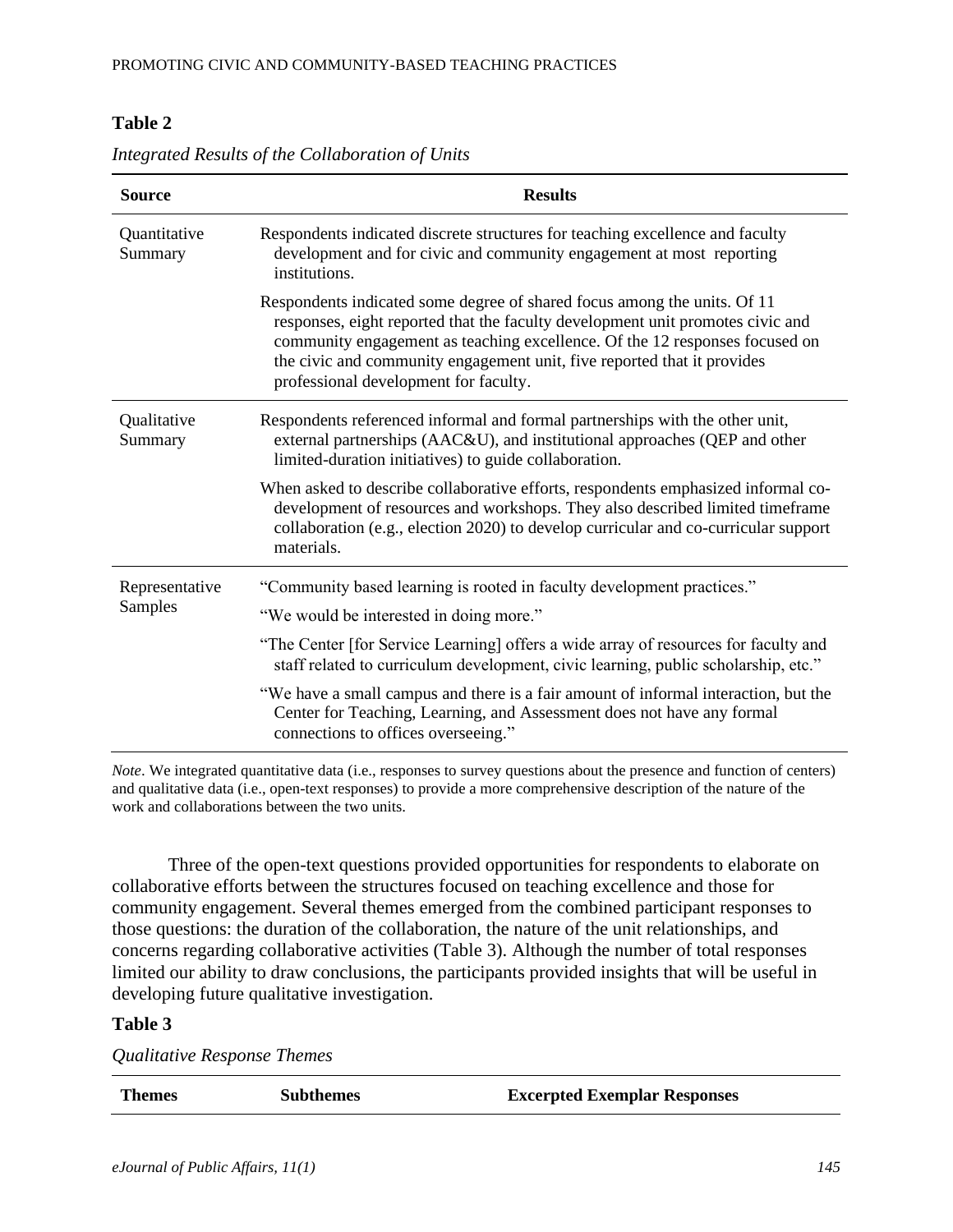| Duration (15)  | Episodic (8)                 | "Leading up to the 2020 election, the two groups worked<br>together to provide support for faculty with curricular and<br>co-curricular political topics."                                              |
|----------------|------------------------------|---------------------------------------------------------------------------------------------------------------------------------------------------------------------------------------------------------|
|                | Ongoing (7)                  | "The CSL is part of the Institute for Engaged Learning, but<br>works closely with the Division of Student Affairs, the<br>Office of Community Engagement, and the Center for<br>Teaching and Learning." |
| Nature (12)    | Informal $(7)$               | "The Center for Faculty Innovation has a range of<br>workshops, trainings and other opportunities to support<br>faculty. It works with the Center for Civic Engagement to<br>develop some trainings."   |
|                | Formal (5)                   | "Our QEP was focused on Civic and Community<br>Engagement. As such, the Center works directly with our<br>Director for the project and assists in providing training on<br>designing classes for CCE."  |
| Concerns $(3)$ | Financial (1)                | "The Provost seeks funding to support this work and the<br>university's Budget Team authorizes funding in line with<br>strategic priorities."                                                           |
|                | Faculty Impact (1)           | "In regard to promotion and tenure, it is important for<br>civically engaged scholarship to be respected and 'counted'<br>toward scholarship and teaching excellence."                                  |
|                | Relationship Building<br>(1) | "I have worked on connecting these two [units] at prior<br>institutions and will do the same at my present institution."                                                                                |

## **Discussion**

The purpose of this study was to explore collaborative efforts between faculty development centers and civic and community engagement centers at institutions supportive of civic and community engagement. The findings offer initial evidence that civic and community engagement represents a viable partner as faculty development centers reconceptualize their respective areas of emphasis. In addition, though contextualized through a small sample size, there was also evidence that faculty development centers may be best positioned to offer professional development for faculty in comparison to independent efforts of civic and community engagement centers, regardless of positioning within academic affairs.

## **Implications for Practice**

One implication for academic administrators from the current study is that faculty development centers and civic and community engagement centers can collaboratively promote civically based teaching practices at institutions where both structures are present and effective. Eight of 11 chief academic officers affirmed that their faculty development structure promoted civic and community engagement as examples of teaching excellence, thus providing baseline evidence that civically based teaching is an appropriate area of emphasis for similar units.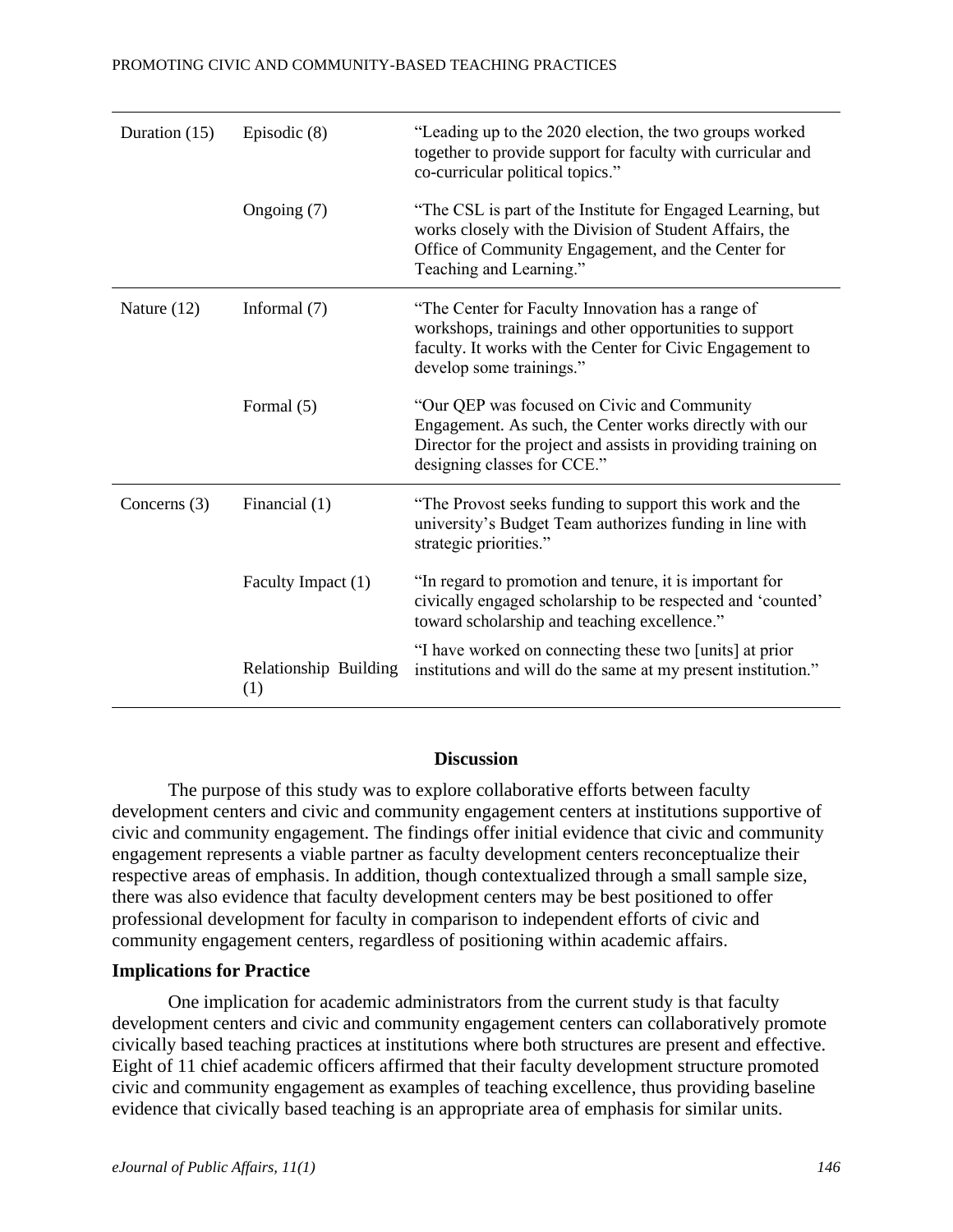However, the minority (five of 12) of chief academic officers affirmed that their civic and community engagement structures provided faculty development programming. Civically engaged teaching practices are counter-normative for many faculty members, and professional development is an important aspect of institutionalization (Chism et al., 2013; Lewing, 2020). Therefore, actionable steps for senior-level academic leadership could include facilitating regular interactions between the two parties as part of a long-term and deliberate process of developing jointly led faculty development initiatives. The partnerships from this study appeared to manifest through episodic and/or informal efforts; strategic action emphasizing faculty development (e.g., fellowships, course releases) may be more sustainable and effective with institutionalization efforts.

Most institutions in the study included both a faculty development center and a civic and community engagement center; however, this is not necessarily applicable for other institutions that value civic and community engagement as teaching yet lack dedicated resources. The institutionalization of civic and community engagement is often associated with the development of dedicated structures and processes such as service-learning coordinating centers and professional development programming (Furco & Holland, 2013; Jacoby, 2015), but in environments where human and fiscal resources are scarce, an integrative, rather than specified, approach may be the most efficient route to sustaining civically based teaching. An integrative approach could entail the establishment of a single support structure within academic affairs under the umbrella term of *integrative learning* (or another analogous title) to encourage the conceptualization of civic and community engagement explicitly within the scope of promoting exemplary instruction.

## **Implications for Future Research**

As an exploratory project, this study raises several opportunities for future research. The survey could be refined and extended to validate concepts that emerged from the limited sample. For example, questions could include:

- Is there a statistical correlation between the size of an institution and the existence of formal collaboration on civically based teaching practice initiatives?
- Is there a statistical correlation between the reporting structure of unit leadership and the financial support for unit collaborations on civically based teaching practice initiatives?

In addition, a more intensive qualitative exploration of the practices of faculty development centers effectively integrating civically based teaching practices into their scope of work could add to the existing body of literature regarding the institutionalization of civic and community engagement. This approach offers the opportunity to further explore the themes that emerged in the limited sample data, as well as the potential for synthesizing strategies for effective practice, assessment, and sustainability of collaborative efforts between faculty development centers and civic and community engagement centers related to the promotion of civic and community-based teaching practices.

## **Conclusion**

The institutionalization of civic and community engagement represents an organizational change process with the telos of more fully meeting the public mission of educating informed and engaged citizens. Faculty members are key constituents in related efforts, and promoting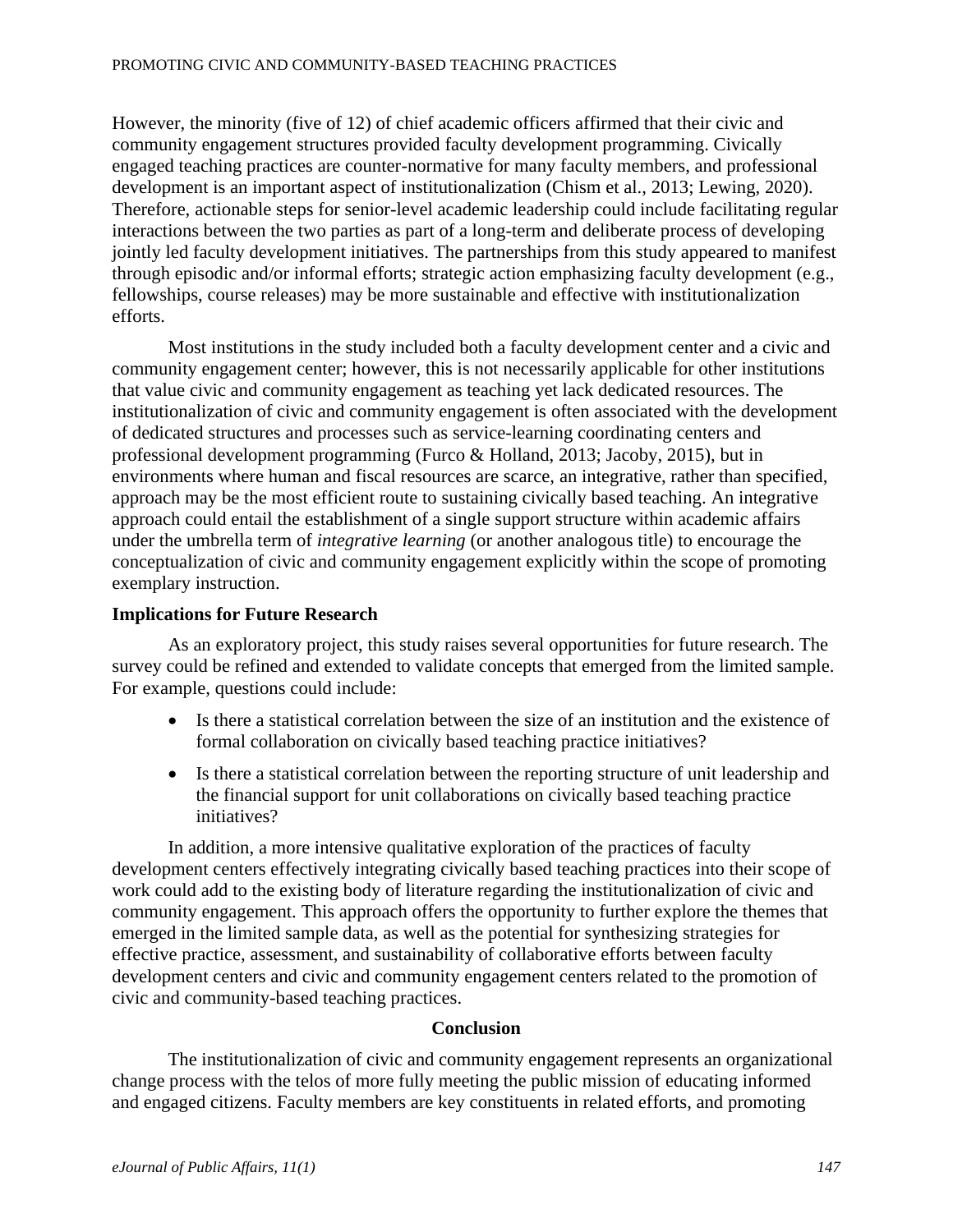their perception of civic and community-based teaching practices as exemplary instruction, rather than simply service, is critical to sustainably integrating the work within the curricular experiences of students. The results of the current study provided initial evidence that partnerships between faculty development centers and civic and community engagement centers can serve as a conduit for curricular integration of civic and community engagement. However, findings indicated that such partnerships may be more effective if they intentionally pool human, fiscal, and intellectual resources to provide faculty development and incentives.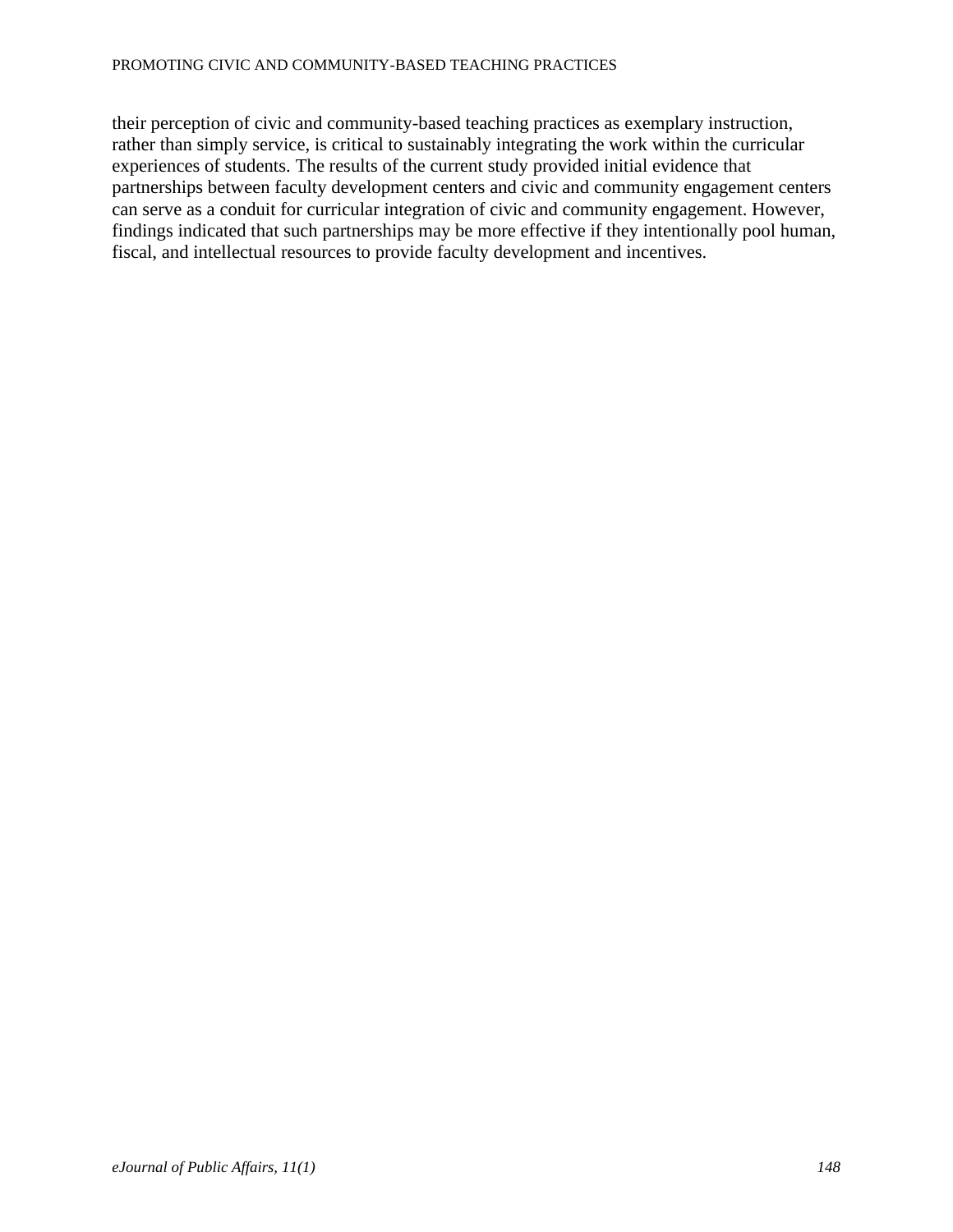## **References**

- American Association of Colleges and Universities. (2016). *A crucible moment: College learning and democracy's future. How the national report has spurred action 2012– 2020*. https://www.aacu.org/publication/a-crucible-moment-college-learningdemocracys-future
- Barnhardt, C. L. (2015). Campus educational contexts and civic participation: Organizational links to collective action. *The Journal of Higher Education, 86*(1), 38–70. https://doi.org/10.1353/jhe.2015.0003
- Birnbaum, R. (1988) *How colleges work: The cybernetics of academic organization and leadership*. Jossey-Bass
- Bloomgarden, A. H., & O'Meara, K. (2007). Faculty role integration and community engagement: Harmony or cacophony? *Michigan Journal of Community Service Learning, 13*(2), 5–18. http://hdl.handle.net/2027/spo.3239521.0013.201
- Bringle, R. G., Hatcher, J. A., Jones, S., & Plater, W. M. (2006). Sustaining civic engagement: Faculty development, roles, and rewards. *Metropolitan Universities Journal, 17*(1), 62– 74. https://journals.iupui.edu/index.php/muj/article/view/20236
- Campus Compact. (2014). *About us: Who we are*. http://www.compact.org/about/history-missionvision/
- Chism, N. V. N., Palmer, M. M., & Price, M. F. (2013). Investigating faculty development for service learning. In P. H. Clayton, R. G. Bringle, & J. A. Hatcher (Eds.), *Research on service learning: Conceptual frameworks and assessment* (Vol. 2A; pp. 187–214). Stylus.
- Colbeck, C. L., & Weaver, L. D. (2008). Faculty engagement in public scholarship: A motivation systems theory perspective. *Journal of Higher Education Outreach and Engagement, 12*(2), 7–32. https://openjournals.libs.uga.edu/jheoe/article/view/509/509
- Colbeck, C. L., & Wharton-Michael, P. (2006). Individual and organizational influences on faculty members' engagement in public scholarship. *New Directions for Teaching and Learning*, *2006*(105), 17–26. https://doi.org/10.1002/tl.221
- Cole, E. R., Howe, E. C., & Nelson Laird, T. F. (2016) Responsive and responsible: Faculty encouragement of civic engagement, *Journal of College and Character, 17*(1), 8–22. https://doi.org/10.1080/2194587X.2015.1125366
- Connelly, B. L., Certo, S. T., Ireland, R. D., & Reutzel, C. R. (2011). Signaling theory: A review and assessment. *Journal of Management, 37*(1), 39–67. https://doi.org/10.1177/0149206310388419
- Cress, C. M. (2012). Civic engagement and student success: Leveraging multiple degrees of achievement. *Diversity and Democracy*, *15*(3), 2–4.
- Eisenberger, R., Huntington, R., Hutchison, S., & Sowa, D. (1986) Perceived organizational support. *Journal of Applied Psychology, 71*, 500–507. http://dx.doi.org/10.1037/0021-9010.71.3.500
- Eisenberger, R., & Stinglhamber, F. (2011). *Perceived organizational support: Fostering enthusiastic and productive employees*. American Psychological Association.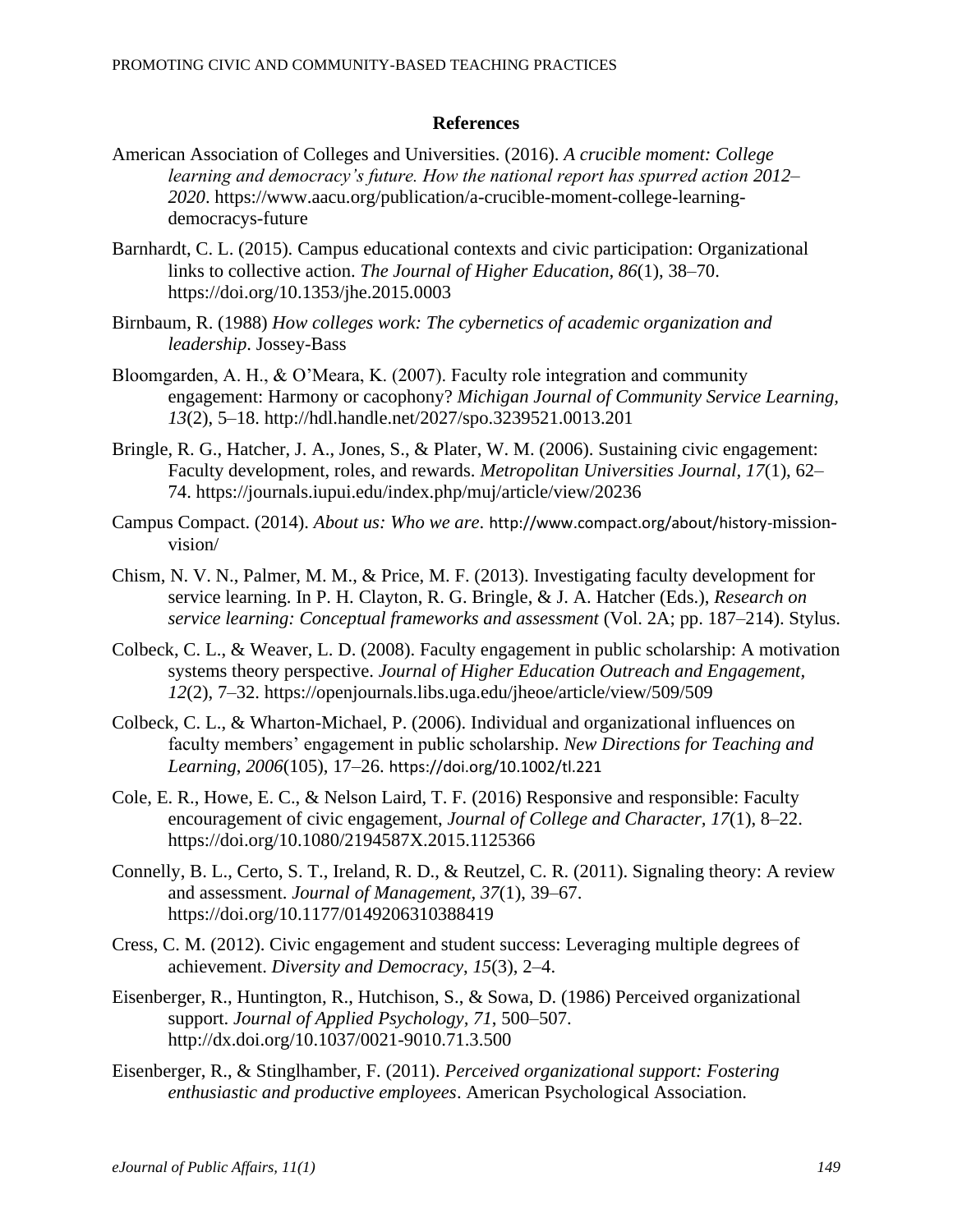- Furco, A., & Holland, B. A. (2013). Improving research on service learning institutionalization through attention to theories of organizational change. In P. H. Clayton, R. G. Bringle, & J. A. Hatcher (Eds.), *Research on service learning: Conceptual frameworks and assessment* (Vol. 2B; pp. 441–469). Stylus.
- Jacoby, B. (2015). *Service-learning essentials: Questions, answers, and lessons learned*. Jossey-Bass
- Jaeger, A. J., & Thornton, A. H. (2006). Neither honor nor compensation: Faculty and public service. *Educational Policy*, 20(2), 345–366. https://doi.org/10.1177/0895904805284050
- Johnson-Laird, P. N. (2004). The history of mental models. In L. Manktelow & M. C. Chung (Eds.), *Psychology of reasoning: Theoretical and historical perspectives* (pp. 179–212). Psychology Press.
- Kelley, B., Cruz, L., & Fire, N. (2017). Moving toward the center: The integration of educational development in an era of historic change in higher education. *To Improve the Academy*, *36*(1), 1–8. https://doi.org/10.1002/tia2.20052
- Kezar, A. (2013). *How colleges change: Understanding, leading, and enacting change*. Routledge
- Kurtessis, J. N., Eisenberger, R., Ford, M. T., Buffardi, L. C., Stewart, K. A., & Adis, C. S. (2017). Perceived organizational support: A meta-analytic evaluation of organizational support theory. *Journal of Management*, *43*(6), 1854–1884. https://doi.org/10.1177/0149206315575554
- Lewing, J. M. (2020). Partner and process: Conceptual considerations for continuous faculty development for service-learning and community engagement at supportive institutions. *International Journal of Research on Service-Learning and Community Engagement, 8*(1), Article 13. https://doi.org/10.37333/001c.18785
- Lewing, M., & York, P. (2017). Millennial generation faculty: Why they engage in service learning. *The Journal of Community Engagement in Higher Education, 9*(3), 35–47.
- Lieberman, M. (2018). Centers of the pedagogical universe. *Inside Higher Ed*. https://www.insidehighered.com/digital-learning/article/2018/02/28/centers-teachingand-learning-serve-hub-improving-teaching
- Miller, T., & Triana, M. D. C. (2009). Demographic diversity in the boardroom: Mediators of the board diversity-firm performance relationship. *Journal of Management Studies*, *46*(5), 755–786. https://doi.org/10.1111/j.1467-6486.2009.00839.x
- National Task Force on Civic Learning and Democratic Engagement. (2012). *A crucible moment: College learning and democracy's future. A national call to action*. Association of American Colleges and Universities.
- O'Meara, K. (2003). Reframing incentives and rewards for community service-learning and academic outreach. *Journal of Higher Education Outreach and Engagement, 8*(2), 201– 220.
- O'Meara, K. (2013). Research on faculty motivation for service-learning. In P. H. Clayton, R. G. Bringle, & J. A. Hatcher (Eds.), *Research on service learning: Conceptual frameworks and assessment* (Vol. 2A; pp. 215–243). Stylus.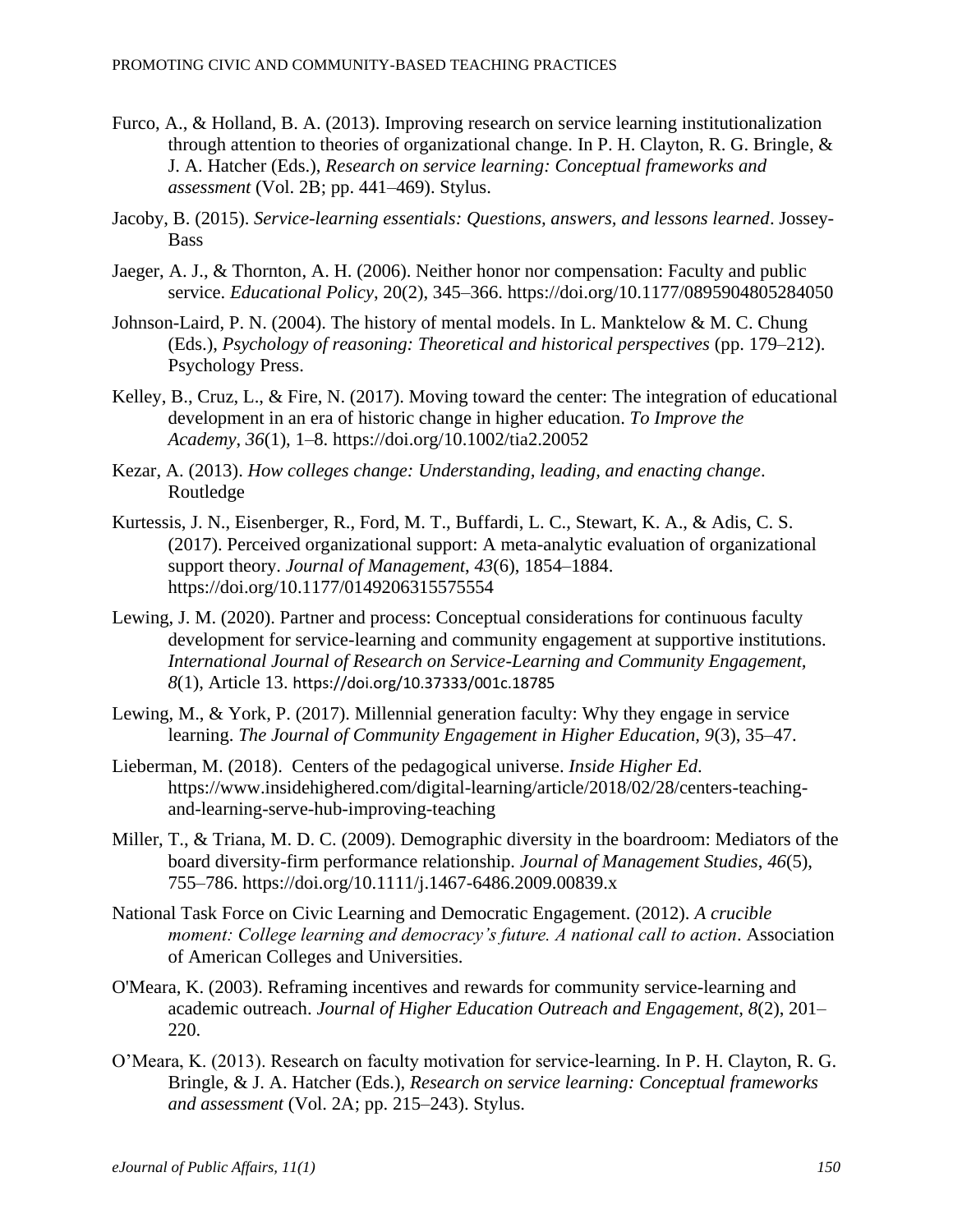- O'Meara, K., & Niehaus, E. (2009). Service-learning is … How faculty explain their practice. *Michigan Journal of Community Service Learning*, *16*(1), 17–32.
- Parkins, L. C. (2008). *Predicting faculty participation in service-learning pedagogy at research institutions* [Doctoral dissertation, North Carolina State University]. ProQuest Dissertations & Theses (UMI No. 3306616).
- Rowe, M. P., Gillespie, B. M., Harris, K. R., Koether, S. D., Shannon, L. J., & Rose, L. A. (2015). Redesigning a general education science course to promote critical thinking. *CBE Life Sciences Education*, *14*(3), Article 30. https://doi.org/10.1187/cbe.15-02-0032
- Shore, L. M., & Shore, T. H. (1995). Perceived organizational support and organizational justice. In R. Cropanzano, & M. Kacmar (Eds.), *Organizational politics, justice and support: Managing the social climate in the workplace* (pp. 149–164). Quorum.
- Simonet, D. (2008). Service-learning and academic success: The links to retention research. *Minnesota Campus Compact*, *1*(1), 1–13.
- Sivo, S. A., Saunders, C., Qing Chang, & Jiang, J. J. (2006). How low should you go? Low response rates and the validity of inference in IS questionnaire research. *Journal of the Association for Information Systems*, *7*(6), 351–413. https://doi.org/10.17705/1jais.00093
- Spence, M. (1973). Job market signaling. *Quarterly Journal of Economics, 87*(4), 355–374.
- Spence, M. (2002). Signaling in retrospect and the informational structure of markets. *American Economic Review, 92*(3)*,* 434-459. https://doi.org/10.1257/00028280260136200
- Surak, S., Jensen, C., McCartney, A.R.M., & Pope, A. (2017). Teaching faculty to teach civic engagement: Interdisciplinary models to facilitate pedagogical success. In E. C. Matto, A. R. M. McCartney, E. A. Bennion, & D. Simpson, *Teaching civic engagement across the disciplines* (pp. 231–246). American Political Science Association.
- Zhang, Y., & Wiersema, M. F. (2009). Stock market reaction to CEO certification: The signaling role of CEO background. *Strategic Management Journal, 30*(7), 693–710. https://doi.org/10.1002/smj.772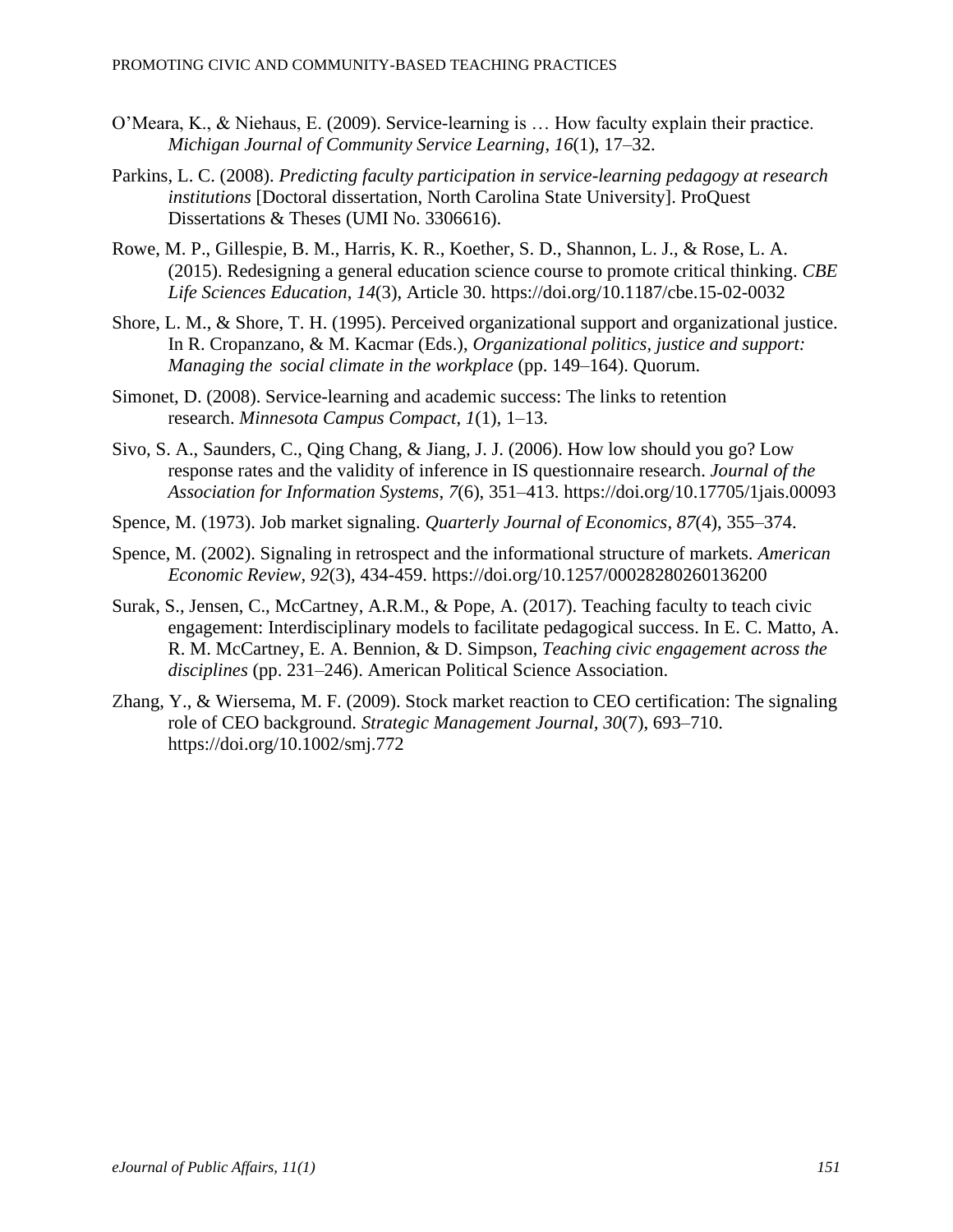#### **Appendix**

Q1 Does your institution have a structure focused specifically on teaching excellence and faculty development (e.g., Faculty Center for Teaching Excellence, Office of Teaching & Learning)?

o Yes (1)

o No (2)

o Unsure (3)

Q2 Does the structure report directly to the Chief Academic Officer?

o Yes (1)

o No (2)

o Unsure (3)

Q3 Who does the structure report to?

To the best of your knowledge, has this structure been in existence for greater than five years?

```
o Yes (1)
o No (2)
o Unsure (3)
```
Q4 Does the structure promote civic and community engagement as examples of teaching excellence?

```
o Yes (1)
o No (2)
```

```
o Unsure (3)
```
Q5 Please elaborate.

Q6 Please elaborate.

Q7 Is it likely there will be such a structure developed in the next three years?

o Yes (1)

o No (2)

Q8 Does your institution have a structure focused specifically on supporting civic and community engagement?

o Yes (1)

o No (2)

o Unsure (3)

Q9 Does the structure report within Academic Affairs or Student Affairs?

```
o Academic Affairs (1)
```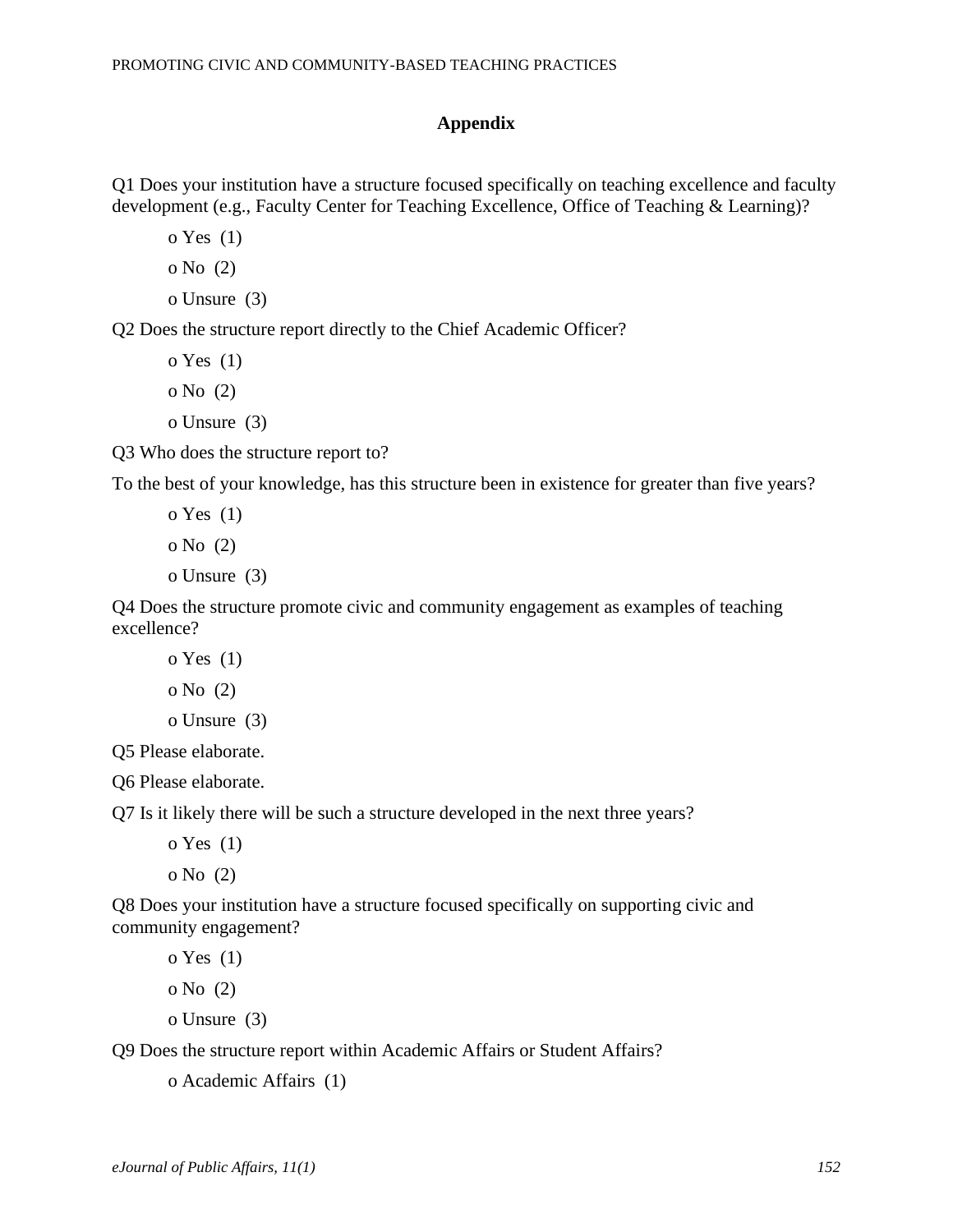o Student Affairs (2)

o Other (3)

Q10 Please elaborate.

Q11 To the best of your knowledge, has this structure been in existence for greater than five years?

```
o Yes (1)
o No (2)
o Unsure (3)
```
Q12 Does the structure provide professional development to faculty members?

o Yes (1) o No (2)

o Unsure (3)

Q13 Please elaborate.

Q14 Is it likely there will be such a structure developed in the next three years?

o Yes (1) o No (2) o Unsure (3)

Q15 Please describe any collaborative efforts between the structures focused on teaching excellence and community engagement.

Q16 Has your institution received the Carnegie Foundation's Elective Classification for Community Engagement in the last two review cycles (2015, 2020)?

o Yes (1)

o No (2)

Q17 Approximate student enrollment (combined undergraduate and graduate headcount)

o Less than 5,000 (1) o 5,000-10,000 (2) o 10,000-20,000 (3)

o 20,000-30,000 (4)

o 30,000-40,000 (5)

o More than 40,000 (6)

Q18 Institutional classifications (check all that apply)

- ▢ Doctoral-R1 (1)
- ▢ Doctoral-R2 (2)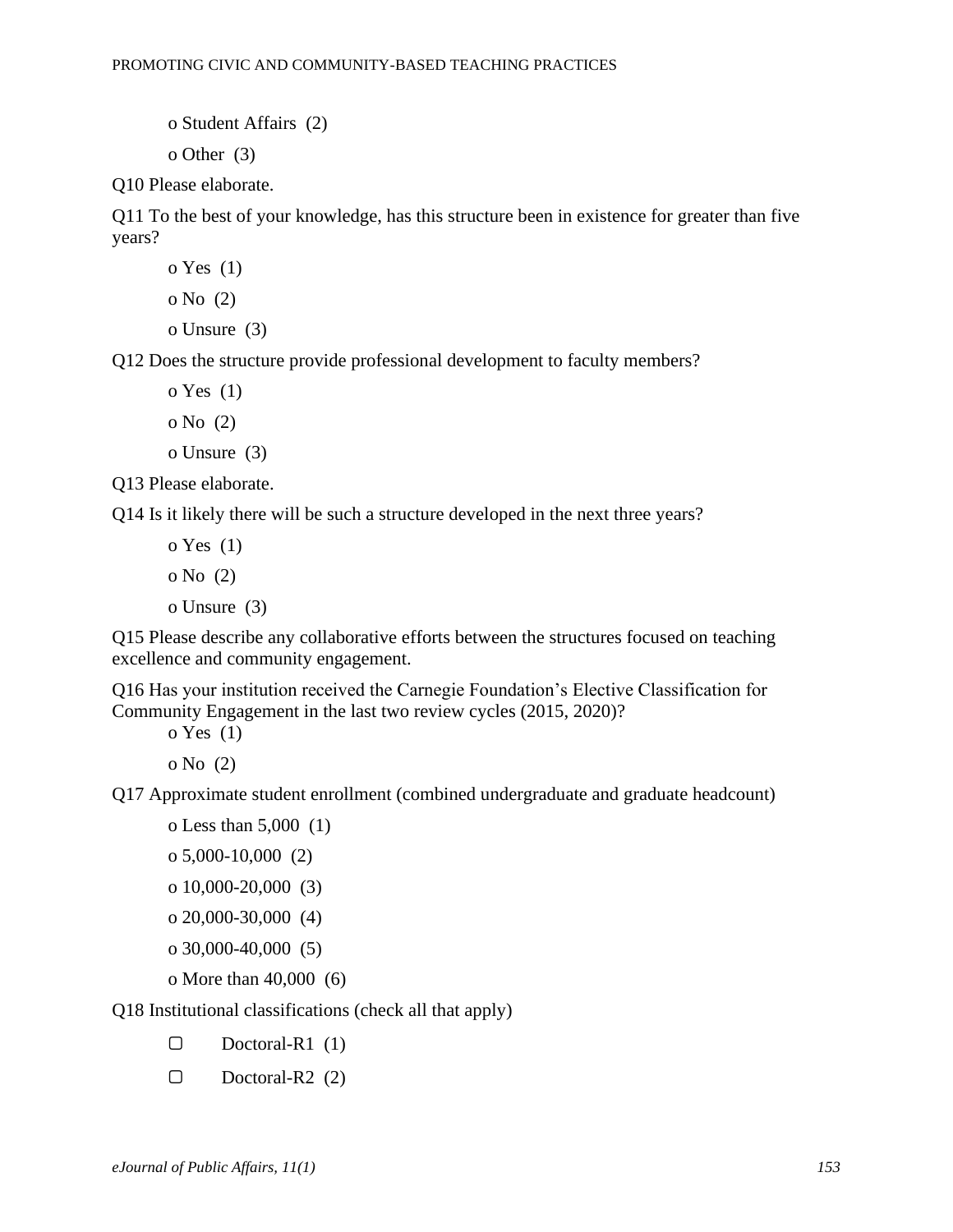- ▢ Doctoral-Doctoral/Professional (3)
- ▢ Masters-M1 (4)
- $\square$  Master-M2 (5)
- $\square$  Masters-M3 (6)
- ▢ Baccalaureate (7)
- ▢ MSI- Hispanic Serving Institution (8)
- ▢ MSI- Historically Black College or University (9)
- ▢ MSI- Tribal College or University (10)
- ▢ MSI- Asian American and Pacific Islander Serving Institution (11)